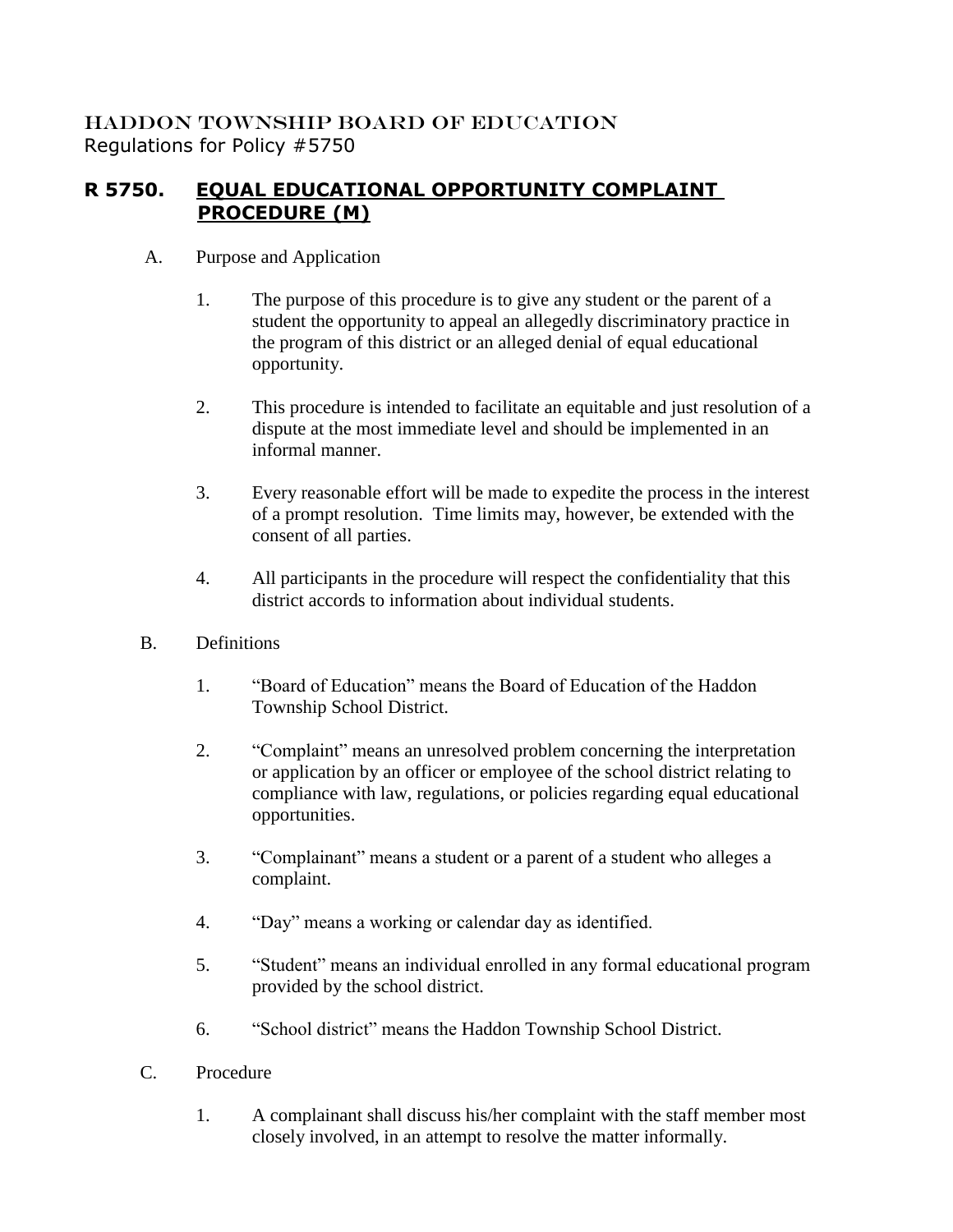- 2. If the matter is not resolved to the satisfaction of the complainant within thirty working days, the complainant may submit a written complaint to the Affirmative Action Officer. The complaint will include:
	- a. The student's name and, in the complaint of a person acting on behalf of the student, the name and address of the complainant;
	- b. The specific act or practice that the complainant complains of;
	- c. The school employee, if any, responsible for the allegedly discriminatory act;
	- d. The results of discussions conducted in accordance with paragraph C1; and
	- e. The reasons why those results are not satisfactory.
- 3. The Affirmative Action Officer will investigate the matter informally and will respond to the complainant in writing no later than seven working days after receipt of the written complaint. A copy of the complaint and the response will be forwarded to the Superintendent.
- 4. The response of the Affirmative Action Officer may be appealed to the Superintendent in writing within three working days after it has been received by the complainant. The appeal will include the original complaint, the response to the complaint, and the complainant's reason for rejecting the response. A copy of the appeal must be given to the staff member alleged to have acted discriminatorily.
- 5. On his/her timely request (that is, submitted before the expiration of the time within which the Superintendent must render a decision), the complainant will be given an informal hearing before the Superintendent, at a time and place convenient to the parties, but no later than seven working days after the request for a hearing has been submitted. The Superintendent may also require the presence at the hearing of the staff member charged with a discriminatory act and any other person with knowledge of the act complained of.
- 6. The Superintendent will render a written decision in the matter no later than ten working days after the appeal was filed or the hearing was held, whichever occurred later. Copies of the decision will be given to all parties and to the Board of Education.
- 7. The complainant may appeal the Superintendent's decision to the Board by filing a written appeal with the Board Secretary no later than three working days after receipt of the Superintendent's decision. The appeal will include: